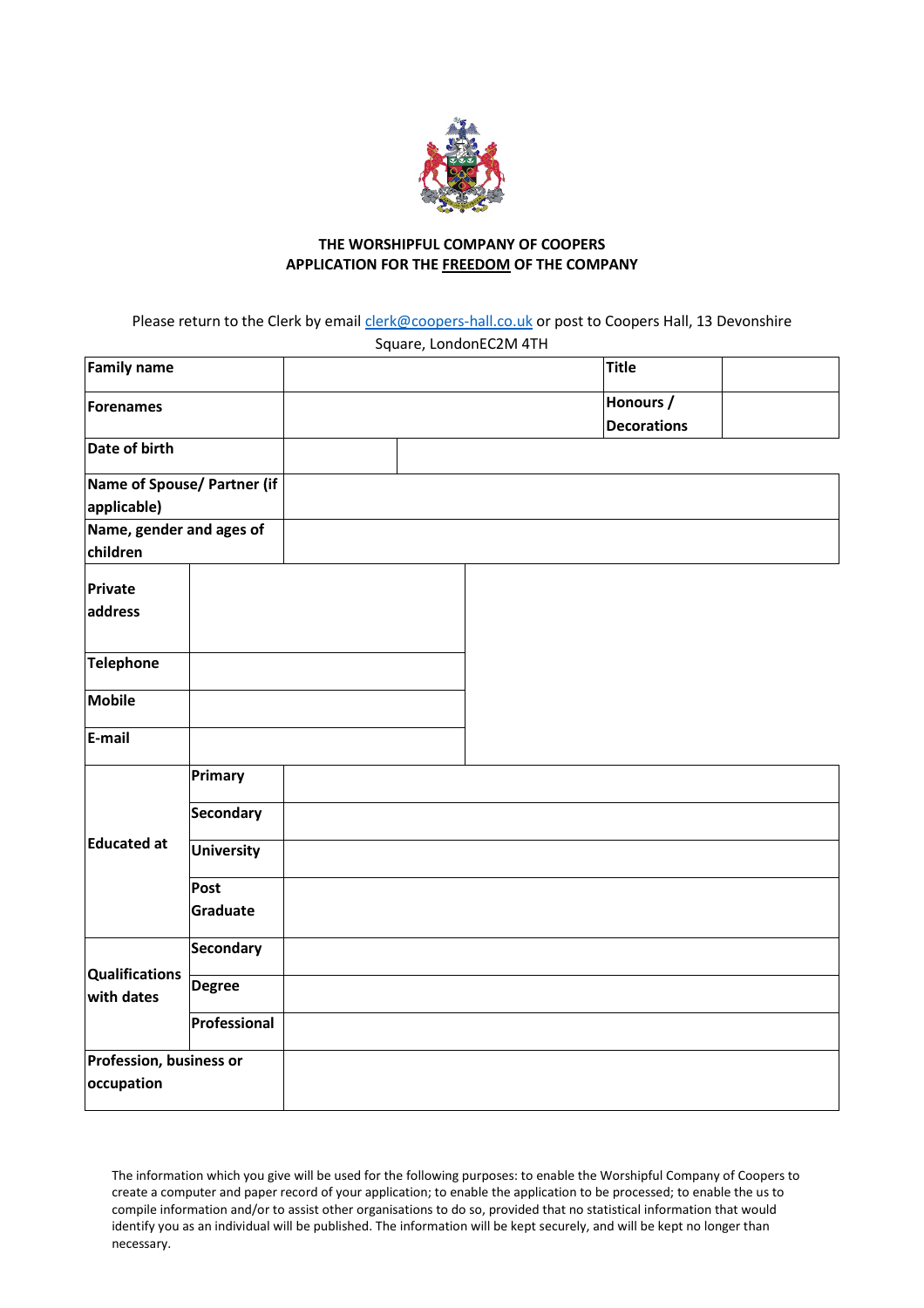| <b>Career details to date</b>                                                                                                                                  |                                                                   |                                                           |
|----------------------------------------------------------------------------------------------------------------------------------------------------------------|-------------------------------------------------------------------|-----------------------------------------------------------|
| Hobbies, interests, sports,<br>membership of clubs and<br>associations                                                                                         |                                                                   |                                                           |
| Public / voluntary work                                                                                                                                        |                                                                   |                                                           |
| Are you a Freeman of<br>the City of London?                                                                                                                    | Have you applied to join<br>any other Livery<br><b>Companies?</b> | If yes,<br>which<br><b>Companies</b><br>and the<br>result |
| Details of any personal or<br>family links with the City of<br>London, the Coopers<br><b>Company, other Livery</b><br><b>Companies or City</b><br>institutions |                                                                   |                                                           |
| <b>Details of any connections</b><br>you have with the<br>cooperage industry                                                                                   |                                                                   |                                                           |
| Why do you<br>wish to be<br>considered for<br>election to the<br>Freedom?                                                                                      |                                                                   |                                                           |
| What can you<br>offer to the<br>Coopers'<br>Company?                                                                                                           |                                                                   |                                                           |

The information which you give will be used for the following purposes: to enable the Worshipful Company of Coopers to create a computer and paper record of your application; to enable the application to be processed; to enable the us to compile information and/or to assist other organisations to do so, provided that no statistical information that would identify you as an individual will be published. The information will be kept securely, and will be kept no longer than necessary.